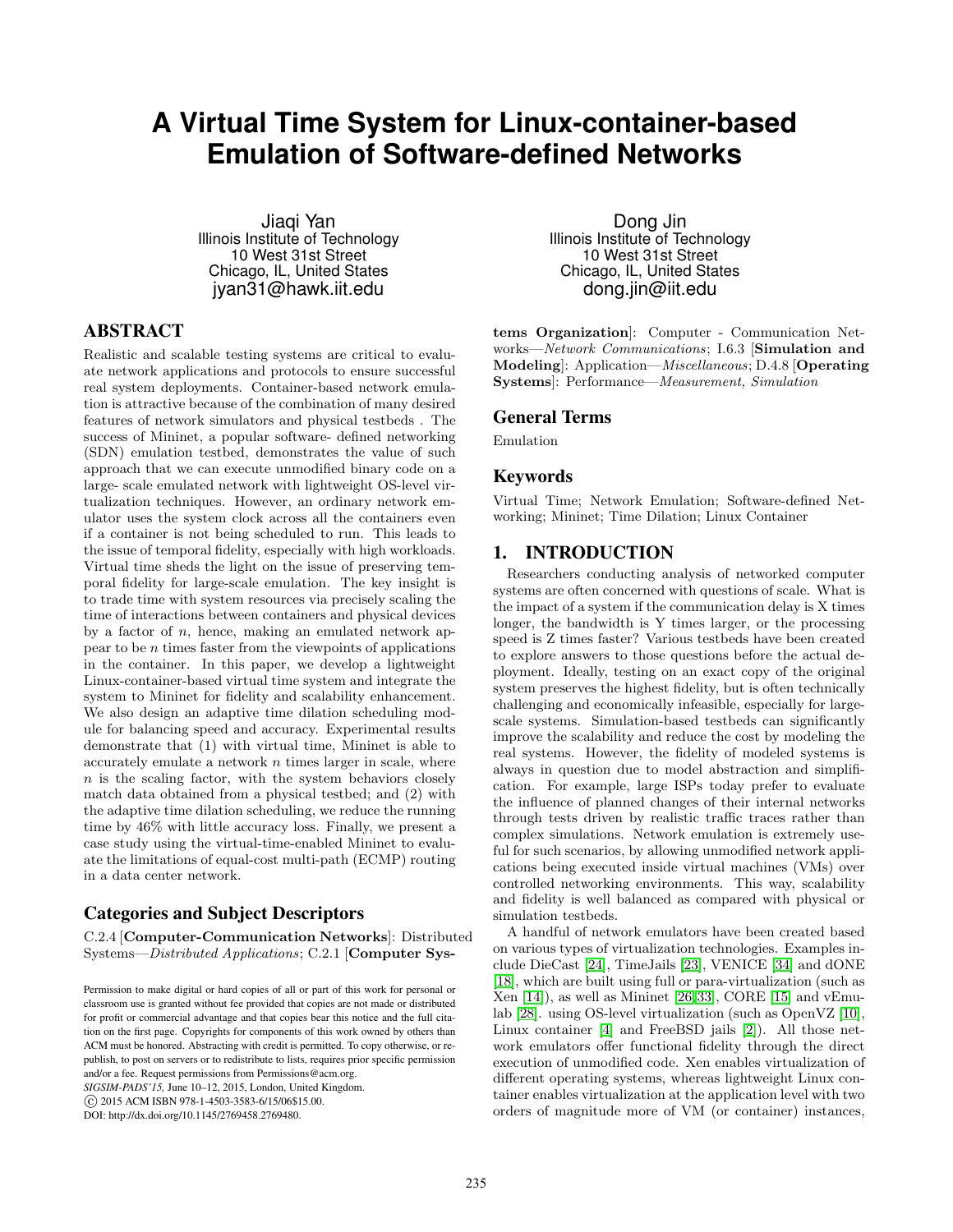i.e., emulated nodes, on a single physical host. In this work, we focus on improving the Linux container technology for scalable network emulation, in particular with the application of software-defined networks (SDN). Mininet [\[33\]](#page-11-1) is by far the most popular network emulator used by the SDN community [\[20,](#page-10-9)[31,](#page-11-3)[37\]](#page-11-4). The linux-container-based design enables Mininet users to experiment "a network in a laptop" with thousands of emulated nodes. However, Mininet cannot guarantee fidelity at high loads, in particular when the number of concurrent active events is more than the number of parallel cores. For example, on a commodity machine with 2.98 GHz CPU and 4 GB RAM providing 3 Gb/s internal bandwidth, Mininet is only capable to emulate a network up to 30 hosts, each with a 100 MHz CPU and 100 MB RAM and connected by 100 Mb/s links [\[26\]](#page-10-4). Emulators cannot reproduce correct behaviors of a real network with large topology and high traffic load because of the limited physical resources. In fact, the same issue occurs in many other VM-based network emulators, because a host serializes the execution of multiple VMs, rather than in parallel like a physical testbed. VMs take its notion of time from the host system's clock, and hence time-stamped events generated by the VMs are multiplexed to reflect the host's serialization.

Our approach is to develop the notion of virtual time inside containers to improve fidelity and scalability of the container-based network emulation. A key insight is to trade time for system resources by precisely scaling the system's capacity to match behaviors of the target network. The idea of virtual time has been explored in the form of timedilation-based [\[25\]](#page-10-10) and VM-scheduling-based [\[40,](#page-11-5)[41\]](#page-11-6) designs, and has been applied to various virtualization platforms including Xen [\[24\]](#page-10-0), OpenVZ [\[41\]](#page-11-6), and Linux Container [\[32\]](#page-11-7). In this work, we take a time-dilation-based approach to build a lightweight virtual time system in Linux container, and have integrated the system to Mininet for scalability and fidelity enhancement. The time dilation factor (TDF) is defined as the ratio between the rate at which wall-clock time has passed to the emulated host's perception of time [\[25\]](#page-10-10). A TDF of 10 means that for every ten seconds of real time, applications running in a time-dilated emulated host perceive the time advancement as one second. This way, a 100 Mbps link is scaled to a 1 Gbps link from the emulated host's viewpoint.

Our contributions are summarized as follows. First, we have developed an independent and lightweight middleware in the Linux kernel to support virtual time for Linux container. Our system transparently provides the virtual time to processes inside the containers, while returns the ordinary system time to other processes. No change is required in applications, and the integration with network emulators is easy (only slight changes in the initialization routine). Second, to the best of our knowledge, we are the first to apply virtual time in the context of SDN emulation, and have built a prototype system in Mininet. Experimental results indicate that with virtual time, Mininet is capable to precisely emulate much larger networks with high loads, approximately increased by a factor of TDF. Third, we have designed an adaptive time dilation scheme to optimize the performance tradeoff between speed and fidelity. Finally, we have demonstrated the fidelity improvement through a realistic case study about evaluation of the limitations of the equal-cost multi-path (ECMP) routing in data center networks.

The remainder of the paper is structured as follows. Section [2](#page-1-0) discusses the related work. Section [3](#page-2-0) presents the virtual time system architecture design. Section [4](#page-2-1) illustrates the implementation of the system and its integration with Mininet. Section [5](#page-5-0) evaluates the virtual-time-enabled Mininet, with a case study of ECMP routing evaluation in Section [6.](#page-8-0) Section [7](#page-8-1) concludes the paper with future works.

# <span id="page-1-0"></span>2. RELATED WORK

# 2.1 Virtual Time System

Virtual time has been investigated to improve the scalability and fidelity of virtual-machine-based network emulation. There are two main approaches to develop virtual time systems. The first approach is based on time dilation, a technique to uniformly scale the virtual machine's perception of time by a specified factor. It was first introduced by Gupta et al. [\[25\]](#page-10-10), and has been adopted to various types of virtualization techniques and integrated with a handful of network emulators. Examples include DieCast [\[24\]](#page-10-0), SVEET [\[19\]](#page-10-11), NETbalance [\[22\]](#page-10-12), TimeJails [\[23,](#page-10-1) [35\]](#page-11-8) and TimeKeeper [\[32\]](#page-11-7). The second approach focuses on synchronized virtual time by modifying the hypervisor scheduling mechanism. Hybrid testing systems that integrate network emulation and simulation have adopted this approach. For example, our previous work [\[30\]](#page-11-9) integrates an OpenVZ-based virtual time system [\[41\]](#page-11-6) with a parallel discrete-event network simulator by virtual timer. SliceTime [\[40\]](#page-11-5) integrates ns-3 [\[27\]](#page-10-13) with Xen to build a scalable and accurate network testbed.

Our approach is technically closest to TimeKeeper [\[32\]](#page-11-7) through direct kernel modifications of time-related system calls. The differences are (1) we are the first to apply virtual time in the context of SDN emulation, (2) our system has a wider coverage of system calls interacting in virtual time, and (3) our system has an adaptive time dilation scheduler to balance speed and fidelity for emulation experiments.

# 2.2 Adaptive Virtual Time Scheduling

The key insight of virtual time is to trade time with system resources. Therefore, a primary drawback is the proportionally increased execution time. To determine an appropriate TDF, VENICE [\[34\]](#page-11-0) proposes a static management scheme to forecast the recourse demand. One problem of static time dilation management is that we often assume the maximum load to ensure fidelity and thus overestimate the scaling factor.

TimeJails [\[23\]](#page-10-1) presents a dynamic management scheme [\[21\]](#page-10-14) to adjust TDF in run-time based on CPU utilization. We take a similar approach with two differences: the target platform and communication overhead. TimeJails is a Xenbased platform extended to a 64-node cluster for scalability, while our system supports more scalable experiments on a single machine with Linux container. TimeJails requires a special protocol to prioritizing TDF request message in local area networks, while the communication overhead of our system is much lower, either through synchronized queues or method invocations among extended modules in the emulator.

# 2.3 SDN Emulation and Simulation

OpenFlow [\[36\]](#page-11-10) is the first standard communications interface defined between the control and forwarding planes of an SDN architecture. Examples of OpenFlow-based SDN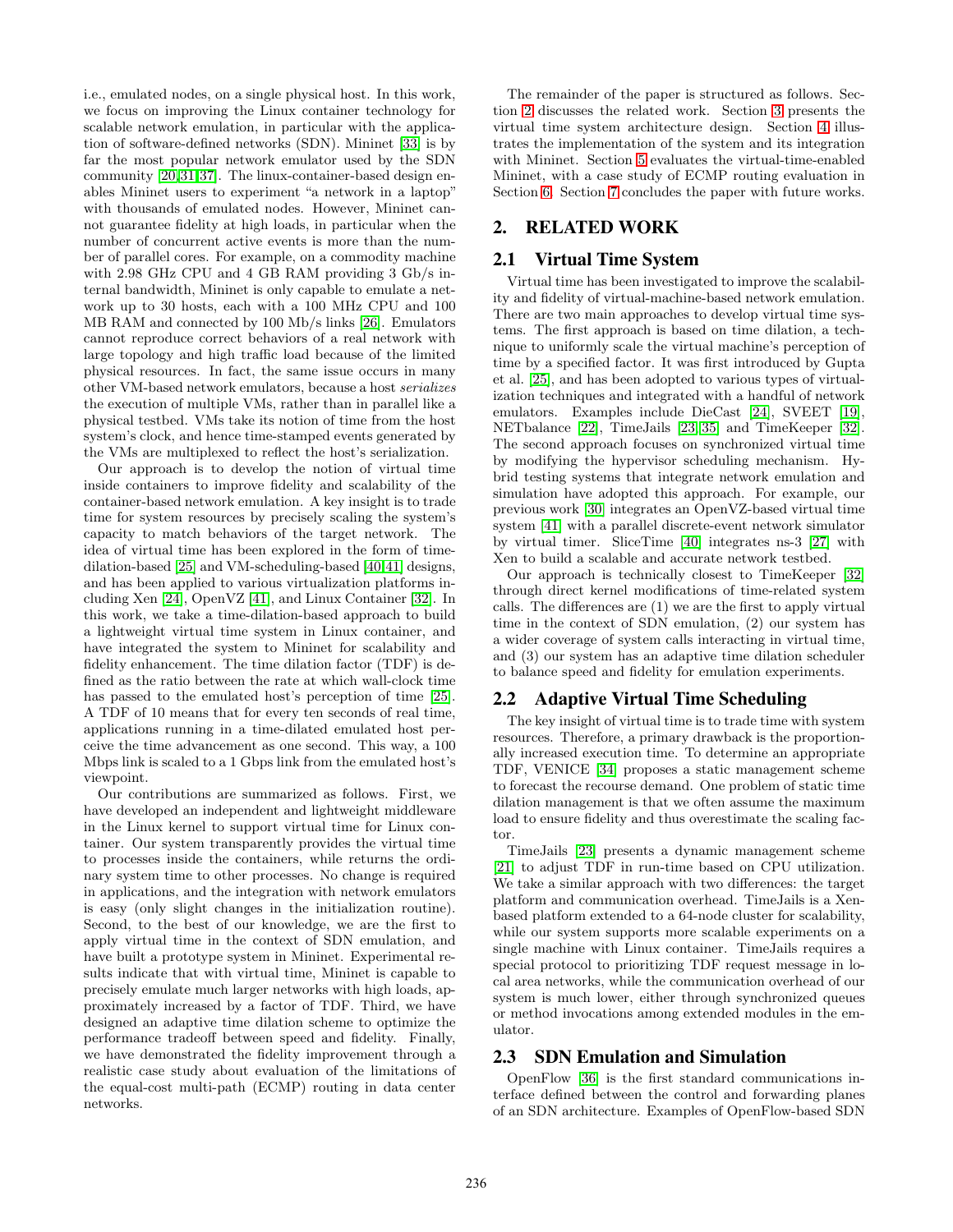emulation testbeds include Mininet [\[33\]](#page-11-1), Mininet-HiFi [\[26\]](#page-10-4), EstiNet [\[39\]](#page-11-11), ns-3 [\[27\]](#page-10-13) and S3FNet [\[29\]](#page-11-12). Mininet is currently the most popular SDN emulator, which uses processbased virtualization technique to provide a lightweight and inexpensive testbed. Ns-3 [\[27\]](#page-10-13) has an OpenFlow simulation model and also offers a realistic OpenFlow environment through its generic emulation capability, which has been linked with Mininet [\[3\]](#page-10-15). S3FNet [\[29\]](#page-11-12) supports scalable simulation/emulation of OpenFlow-based SDN through a hybrid platform that integrates a parallel network simulator and a virtual-time-enabled OpenVZ-based network emulator [\[13\]](#page-10-16).

# <span id="page-2-0"></span>3. SYSTEM ARCHITECTURE DESIGN

### 3.1 System Overview

Figure [1](#page-3-0) depicts the architecture of our virtual time system within a Linux-container-based network emulator. Linux container [\[4\]](#page-10-7) is a lightweight virtualization technique that enables multiple instances of Linux OS sharing the kernel. Linux container has less overhead than full or para-virtualization platforms, such as Xen, QEMU, or VMware, in which separated kernels are required for each VM, and therefore, has been applied in the area of scalable network emulation. For example, Mininet [\[5\]](#page-10-17) is a Linux-container-based emulation platform supporting SDN research.

Mininet creates containers to virtualize network hosts, and each container has its own private network namespace and interface. Applications (such as web services) are encapsulated in the containers. The containers are connected by software switches (typically kernel-model Open vSwitch [\[9\]](#page-10-18)) with virtual interfaces and links as shown in Figure [1,](#page-3-0) and are multiplexed onto the physical machine. Like many other network emulators, Mininet is also vulnerable to the temporal fidelity issue in large-scale network experiments. Containers use the same system clock of the physical machine, but the execution of the containers is scheduled by the OS in serial. This leads to incorrect perception of time in a container, because the container's clock keeps advancing even if it is not running (e.g., idle, waiting, suspended). Such errors are particularly severe when emulating high workload network experiments.

To improve the temporal fidelity, we build a virtual time system as a lightweight middleware in the Linux kernel (see Figure [1\)](#page-3-0). We employ the time dilation technique to provide the illusion that a container has as much processing power, disk I/O, and network bandwidth as a real physical host in a production network despite the fact that it shares the underlying resources with other containers. The basic idea is to make time appear to be slower than the wall-clock time, so that the emulated network appears faster.

A capable virtual time system for scalable network emulation needs to have the following requirements: (1) lightweight design with low system overhead, (2) transparent virtual time provision to applications in containers, i.e., no code required modification, (3) universal virtual time support within the emulator and invisible to other processes on the same machine, and (4) ease of integration to the emulator. Accurate and positive emulation results can improve the confidence that any changes (e.g., a transformation from a traditional network to an SDN-based architecture) to the target production network will be successfully deployed.

# 3.2 Virtual Time Management

Our virtual time system, as shown in Figure [1,](#page-3-0) is designed to meet all the requirements. The time dilation manager is responsible for computing and maintaining the virtual time, according to a given TDF for all the containers. It can offer per-container virtual time or the global virtual time for the emulator. The per-container virtual time is useful to support synchronized emulation (in virtual time) and facilitates the integration with network simulators. We have made a small set of changes in the kernel, in particular, a modified data structure to present virtual time, and a new algorithm to convert the elapsed wall-clock time to the dilated virtual time, with no dependency on third-party libraries.

We attach each container an integer-valued TDF, which could also be shared among all containers. A TDF of k slows down a container's time advancement rate by a factor of  $k$ , thus re-scales a container's notion of time with reference to a physical network. This way, Mininet can emulate a seemingly k times faster network owing to the accelerated rate of interaction between the containers and the virtual network Note that our design cannot scale the capacity of hardware components such as main memory, processor caches, and disk, firmware on network interfaces.

The integration with Mininet, and potentially other containerbased software is straightforward. We provide a set of simple APIs to (1) initialize containers with virtual time, and (2) inquire virtual time at run time. The system returns precise virtual time to container processes and transparently to all their child processes while returning the ordinary system time to other processes. We have integrated the system with Mininet. The implementation details are discussed in Section [4,](#page-2-1) and we plan to make our code base available to public on GitHub soon.

# 3.3 Adaptive Time Dilation

The key insight of virtual time is to trade time with available system resources. The execution time can be unnecessarily long with an overestimated TDF. It is difficult to avoid that with a fixed TDF when the resource demands vary substantially during the emulation. Therefore, we investigate means to adaptively adjust TDF in run-time with the goal of well balancing the execution speed and accuracy. We take a similar epoch-based approach described in [\[21\]](#page-10-14), and develop two modules, Emulation Monitor and Time Dilation Adaptor (see Figure [1\)](#page-3-0), to achieve the dynamic TDF adjustment.

Emulation Monitor periodically collects the process-related information (not necessarily coincides with the epoch duration) and computes the run-time emulation load statistics, such as CPU utilization, number of waiting processes, or average process waiting time. Time Dilation Adaptor takes the inputs from Emulation Monitor, and adaptively computes the TDF for the next epoch based on a heuristic algorithm, whose details are presented in Section [4.](#page-2-1) Currently we only use the CPU utilization as the feedback control indicator, and will leave the exploration of other control algorithms as future works.

### <span id="page-2-1"></span>4. IMPLEMENTATION

The implementation of the virtual time system and its integration with Mininet-Hifi (the latest version of Mininet) is composed of three parts. First, we built a lightweight and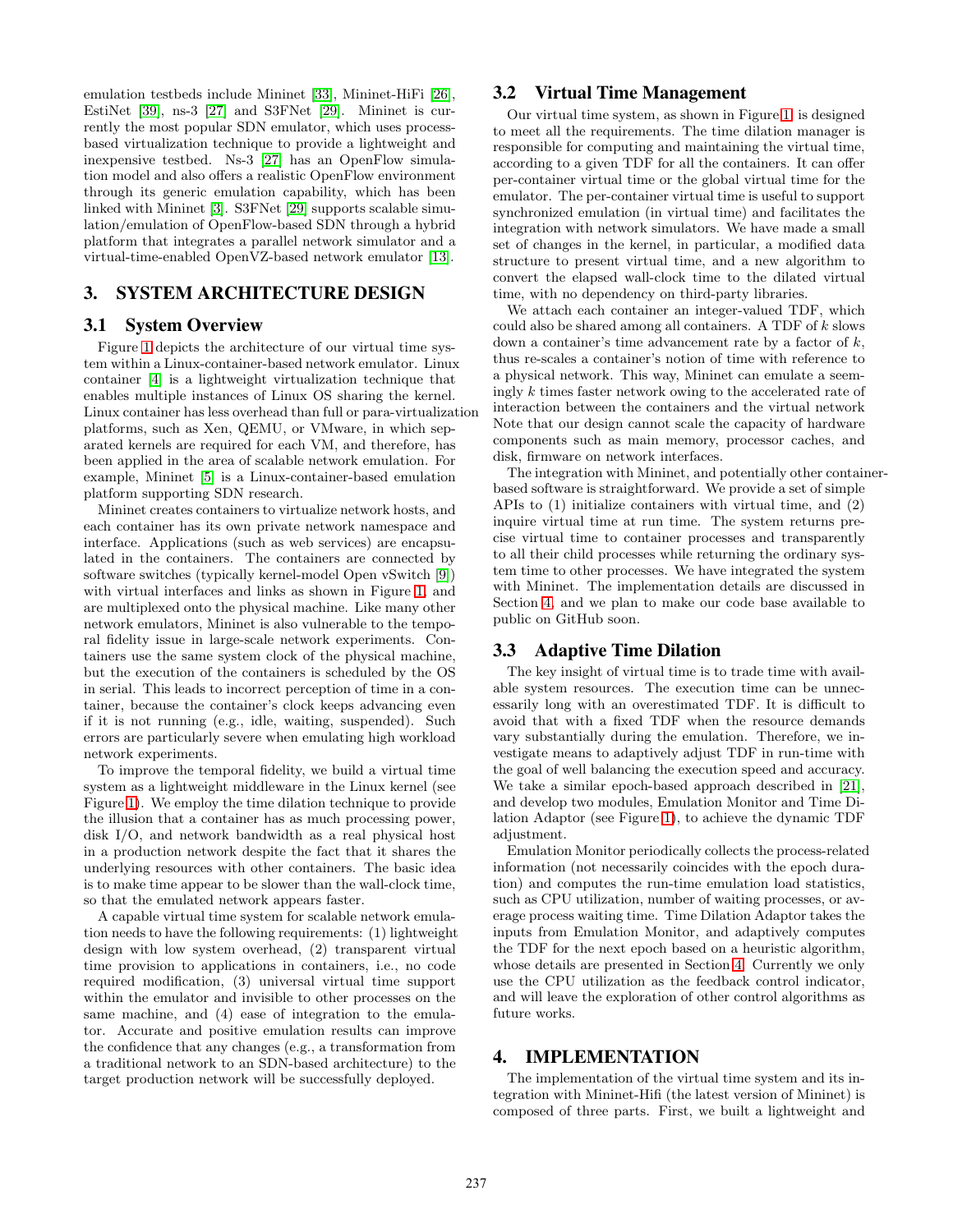<span id="page-3-0"></span>

#### Figure 1: Architecture of the Virtual Time System in a Container-based Network Emulator. Note that a typical container-based network emulator can be presented by this figure without the Virtual Time Middleware.

independent middleware in the Linux kernel to provide virtual time support to user-space software. Second, we slightly modified the initialization procedure of Mininet with two additional python modules to realize (adaptive) virtual time in Mininet. Third, we discuss our design to enable transparent support of virtual time for applications running in the containers.

# 4.1 Linux Kernel Modifications

Our implementation is based on a recent Linux kernel 3.16.3 with no third-part library dependency.

#### *4.1.1 Timing-related Kernel Modifications*

To make a process have its own perception of time, we added the following four new fields in the task\_struct struct type.

- virtual\_start\_nsec represents the starting time that a process detaches from the system clock and uses the virtual time, in nanoseconds
- physical\_past\_nsec represents how much physical time has elapsed since the last time the process requested the current time, in nanoseconds
- virtual\_past\_nsec represents how much virtual time has elapsed since the last time the process requested the current time, in nanoseconds
- dilation represents the TDF of a time-dilated process

Algorithm [1](#page-4-0) gives the details about how we implement the time dilation. To preserve an accurate virtual clock in the kernel, we added a private function do\_dilatetimeofday in the Linux's timekeeping subsystem to keep tracking the dilated virtual time based on the physical time passed and TDF. Based on process's virtual\_start\_nsec, the system determines the type of time to return, i.e., the physical system clock time or the virtual time.

virtual\_start\_nsec in INIT\_VIRTUAL\_TIME should first be initialized to zero so that the next gettimeofday always returns the undilated time to compute and record the exact physical time that a process starts to use virtual time. To return the accurate virtual time upon requests, the duration since the last call to do\_dilatetimeofday is calculated and precisely scaled with TDF. To enable virtual time support for a wide range of timing-related system calls, we extensively traced the routines in Linux's subsystems that request

timing information (such as getnstimeofday, ktime\_get, ktime\_get\_ts, etc.), and modified them to properly invoke do\_dilatetimeofday.

#### *4.1.2 Process-related Kernel Modifications*

To enable the virtual time perception to processes running in a network emulator, we added the following new system calls.

- virtualtimeunshare is essentially the unshare system call with time dilation inputs. It is used by containerbased emulators, such as Mininet, to create emulated nodes. virtualtimeunshare creates a new process with a TDF in a different namespace of its parent process according to flags.
- settimedilaitonfactor offers an interface to change the TDF of a process. Note that a command executed in an emulated host is equivalent to a shell command executed by bash. Therefore, adjusting a process' TDF requires the change of the calling process' parent (e.g., host's bash), which occasionally would lead to tracing back to the root of the process tree, especially in the case of dynamic TDF adjustment.

We also modified the do\_fork system call to initialize the virtual-time-related attributes of a process, such as using the variable stack\_size to pass the TDF value. Functions in timekeeping.c were modified to invoke do\_dilatetimeofday in order to return the virtual time to system calls like gettimeofday and other kernel routines that request timing information.

#### *4.1.3 Networking-related Kernel Modifications*

In this work, we focus on capturing all the related system calls and kernel routings to support virtual time in Linux container with the application of Mininet. One particular case related to Mininet is the usage of tc, a network qualityof-service control module in Linux [\[17\]](#page-10-19). For instance, we can use tc to rate-limit a link to 100 Mbps using Hierarchic Token Bucket (HTB) qdisc in Mininet. If the TDF is set to 8, the link bandwidth would be approximately 800 Mbps from the emulated hosts' viewpoints as we observed from the time-dilated iperf3 application.

As a network module in Linux, tc does not reference Linux kernel's time as the way user application does. Therefore, tc is transparent to our virtual time system. One way to solve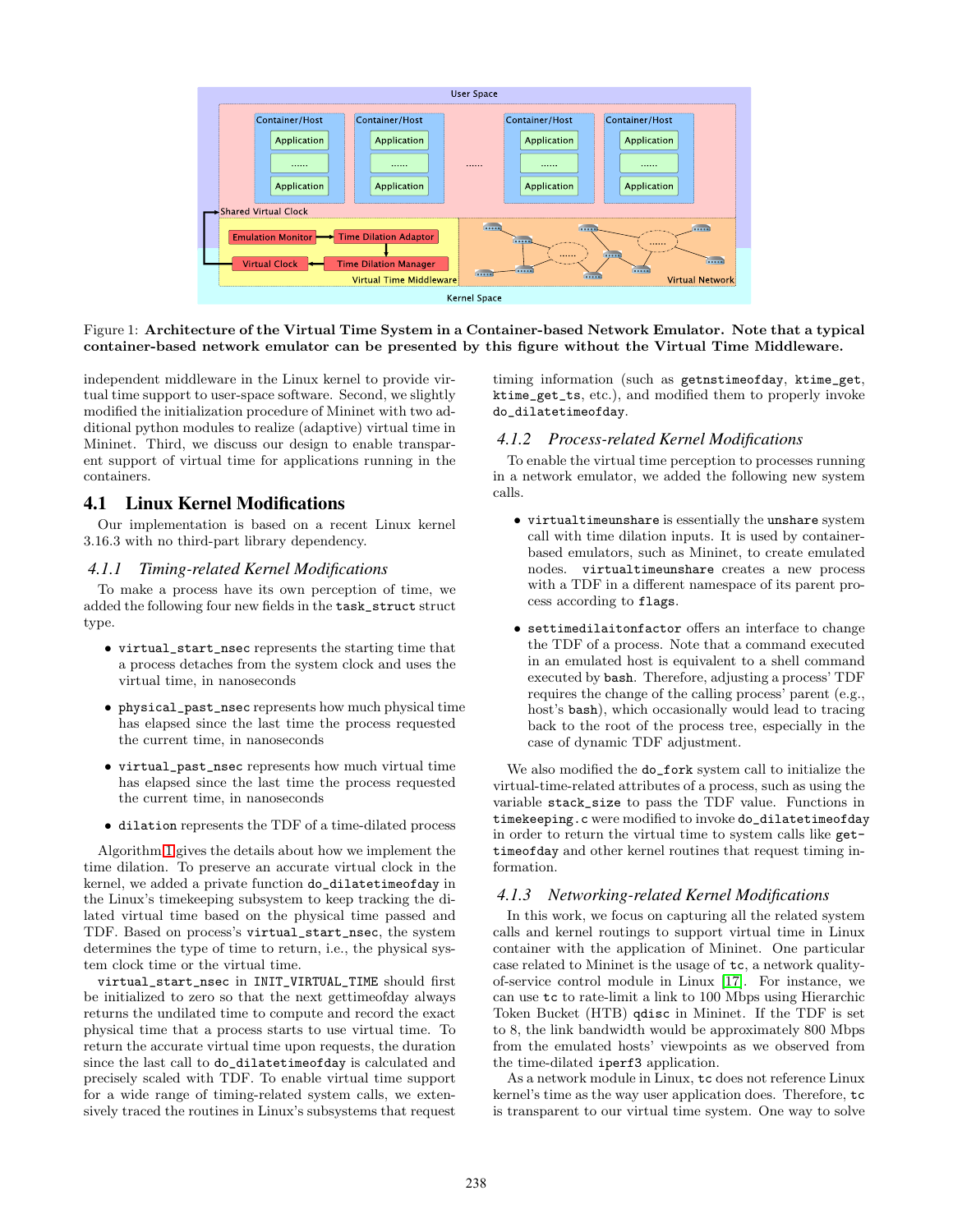```
Algorithm 1 Time Dilation Algorithm
```

```
1: function INIT_VIRTUAL_TIME(struct task_struct *tk, int dilation)
 2: if dilation>0 then
 3: tk→dilation=dilation
 4: tk→virtual_start_nsec=0
 5: struct timespec ts
 6: getnstimeofday(&ts)
 7: tk→virtual_start_nsec=timespec_to_ns(&ts)
 8: tk→physical_past_nsec=0
 9: tk→virtual_past_nsec=0
10: end if
11: end function
12:
13: function DO_DILATETIMEOFDAY(struct timespec *ts)
14: Let p denote the current process using virtual time
15: if p\rightarrowvirtual_start_nsec > 0 and p\rightarrowdilation > 0 then
16: now = timespec_to_ns(ts)
17: physical_past_nsec = now - p→virtual_start_nsec
18: virtual_past_nsec = (physical_past_nsec - p→physical_past_nsec) / p→dilation +
   p→virtual_past_nsec /∗ virtual time computation ∗/
19: dilated_now = virtual_past_nsec + p→virtual_start_nsec
20: dilated_ts = ns_to_timespec(dilated_new)<br>
21: ts \rightarrow tv \text{ sec} = dilated_ts.tv_sects \rightarrow tv\_sec = dilated\_ts.tv\_sec22: ts \rightarrow tv\_nsec = dilated_ts.tv\_nsec<br>
23: p \rightarrow physical past nsec = physical
          23: p→physical_past_nsec = physical_past_nsec /∗ update process's physical time ∗/
24: p→virtual_past_nsec = virtual_past_nsec /∗ update process's virtual time ∗/
25: end if
26: end function
```
this problem is to modify the network scheduling code in kernel to provide tc with a dilated traffic rate. In the earlier example with TDF set to 8, the experiment will run 8 times slower than the real time, and we can configure tc's rate limit as  $rate/TDF = 12.5$  Mbps to emulate a 100 Mbps link. Note that we only tailored HTB in tc, which is the default qdisc used by Mininet. We will generalize the mechanism to other qdiscs including HFSC (Hierarchical Fair Service Curve) and TBF (Token Bucket Filter) in the future.

# 4.2 Network Emulator Modifications

### *4.2.1 Virtual-Time-Enabled Container*

Containers allow groups of process running on the same kernel to have independent views of system resources, such as process IDs, file systems and network interfaces. We add the virtual time property to a container's namespace [\[7\]](#page-10-20) so that every container can have its own virtual clock. We design our system in the way that minimal modifications of Mininet are needed for integration, so that the virtual time system can be easily extended to other Linux-containerbased applications.

We modified the initialization procedure of Mininet, in particular, the mnexec program in Mininet, to process two additional parameters. When we create Nodes in Mininet (hosts, switches, and controllers are all inherited from Node), users can feed in a TDF argument with virtualtimeunshare (as a replacement of unshare) with  $-n$  option. This way, a system-wide TDF can be conveniently set for all the emulated hosts. We also provide the ability to dynamically adjust the TDF for every emulated host during runtime. To do that, we added a new option -t in mnexec to invoke the aforementioned system call settimedilaitonfactor to do the actual TDF adjustment. The two modifications enable the integration of virtual time in Mininet, and also serve as the basis of the adaptive TDF management.

# *4.2.2 Adaptive TDF Scheduling*

To optimize the performance of the virtual-time-enabled Mininet, we developed an adaptive TDF scheduler through two python modules MininetMonitor and DilationAdaptor (refer to Emulation Monitor and Time Dilation Adaptor in Figure [1\)](#page-3-0) to accelerate the experiment speed while preserving high fidelity.

MininetMonitor is responsible to monitor the CPU usage of the entire emulation system, consisting of a group of processes including the Mininet emulator, the Open vSwitch module, and emulated nodes (e.g., SDN controllers, hosts and switches). Also, applications are dynamically created, executed and destroyed within containers, in the form of child processes of their parent containers. MininetMonitor utilizes the ps command to collect the group's aggregate CPU percentage and periodically computes and passes the average CPU load statistics to DilationAdaptor. The core of DilationAdaptor is an adaptive algorithm to calculate an appropriate TDF. Global TDF updating was achieved by invoking the mnexec -t tdf program for every running host.

Our adaptive virtual time scheduling design is similar to the one used in [\[21\]](#page-10-14) in spirit with two major differences. First, both techniques target on different platforms. Our technique is applied to Linux-container-based network emulation to support scalable SDN experiments, and theirs uses virtual routing and executes OpenVZ instances inside Xen. Second, their solution needs be deployed on a cluster to emulate a medium-scale network, which results in much higher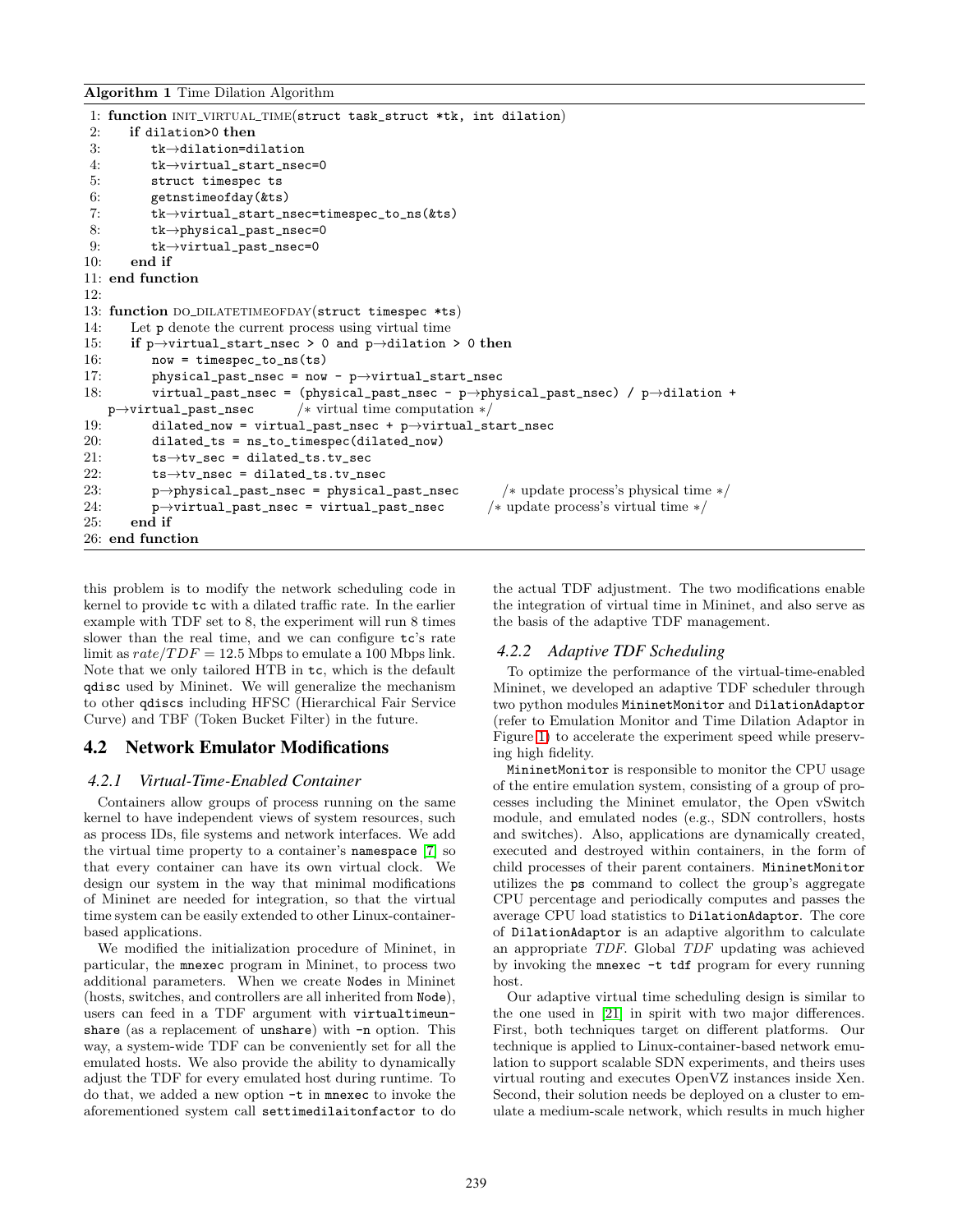communication overhead in two types: (1) every VM's monitor needs to report the CPU usage, and (2) the adaptor needs to send new TDF to every VM. Therefore, the message transmission delay in LAN and the processing delay in protocol stacks contributes to the overall communication delay. In contrast, MininetMonitor runs as a lightweight background thread in Mininet, and DilationAdaptor is simply a python object that Mininet has a reference to. The communication in our system is through synchronized queues and method invocations, which is much faster.

# 4.3 Virtual Time Support for Applications in Containers

Network applications running inside containers (e.g., iperf3 [\[1\]](#page-10-21) or ping) should also use virtual time. We do not need to modify the application code because they are running as child processes of Mininet's hosts. A child process always copies its parent's task\_struct when it is forked including the same dilation and virtual\_start\_nsec values. Although virtual\_start\_nsec does not present the virtual starting time of the child process, our algorithm is designed to work with relative values. When applications inquire about the system time, the modified kernel knows that they are using virtual clock and return the virtual clock time instead of the system clock time.

One issue we notice is that the 64-bit Linux kernel running on Intel-based architectures provides the Virtual Dynamic Shared Object (vDSO) and the vsyscall mechanism to reduce the overhead of context switches caused by the frequently invoked system calls, for example, gettimeofday and time [\[8\]](#page-10-22). Therefore, applications may bypass our virtual-time-based system calls unless we explicitly use the syscall function. Our solution is to disable vDSO with respect to \_\_vdso\_gettimeofday in order to transparently offer virtual time to applications in the containers.

# <span id="page-5-0"></span>5. EVALUATION

All the experiments are conducted on a Dell XPS 8700 Desktop with one Intel Core i7-4790 CPU, 12 GB RAM and one gigabit Ethernet interface. The machine runs a 64 bit Ubuntu 14.04.1 LTS with our customized 3.16.3 Linux kernel. The benchmark scores of this machine's CPU and FPU are: 1.52 seconds for Blowfish, 1045.62 MiB/seconds for CryptoHash, 0.63 seconds for FFT and 2.56 seconds for Raytracing. Our virtual-time-enabled Mininet was built on the latest version of Mininet (2.1.0), also named Mininet-Hifi, at the time of development.

Fidelity. We first evaluate how our virtual time system improves Mininet's fidelity through a basic network scenario: a single TCP flow transmission through a chain of switches in an emulated SDN network. As shown in Figure [2a,](#page-6-0) the network topology consists of a client-server pair connected by a chain of Open vSwitch switches in Mininet. We setup the default OpenFlow controller to function as a learning switch. In this set of experiments, we connected two hosts through 40 switches in Mininet, and all the links are configured with 10  $\mu s$  delay. We used iperf3 [\[1\]](#page-10-21) to generate a TCP flow between the client and the server. TDF was set to 1 (i.e., no virtual time) and 4 for comparison. We also setup a real testbed for "ground truth" throughput data collection. The testbed was composed of two machines connected by a 10 Gbps Ethernet link. We varied the bandwidth link from

100 Mbps to 10 Gbps and measured the throughput using iperf3. In the real testbed, we manually configured the link bandwidth and delay using tc, and the delay was set as the corresponding round trip times (RTTs) measured in the switch chain topology in Mininet, so that the networking settings were tightly coupled for comparison. Although we did not setup an exact network with SDN switches, the stabilized TCP throughputs generated by the physical testbed should reflect what occurs in a real SDN network. Each experiment was repeated 10 times and the results with bandwidth 4 Gbps, 8 Gbps and 10 Gbps were reported in Figure [3a.](#page-7-0)

We observe that when the bandwidth was no greater than 4 Gbps (we only displayed the 4 Gbps case in the figure), Mininet was able to accurately emulate the TCP flow with and without virtual time, as the average throughputs were very close to the ones collected from the physical testbed. However, when we continued to increase the bandwidth, Mininet was not able to produce the desired throughputs, e.g., 28% (8 Gbps) and 39% (10 Gbps) smaller than the physical testbed throughputs. With virtual time (TDF = 4), Mininet was capable to accurately emulate the TCP flow even at high bandwidth, and the results were nearly the same as the ones measured in the physical testbed.

The root cause is that the machine running Mininet does not have sufficient resources to emulate networks with bandwidth greater than 4 Gbps, which would lead to fidelity issues, e.g., low expected throughputs. Note that we only emulated a single flow, and the results could be much worse and unpredictable in complicated multi-flow scenarios. Results show that virtual time can significantly enhance the performance fidelity by "slowing down" the experiments so that the system has sufficient resources and time to correctly process the packets. We further illustrate the effect by plotting the time series of throughput changes for the 10 Gbps cases in Figure [3b.](#page-7-1) With virtual time, the throughputs measured in Mininet closely match the real testbed results; without virtual time  $(TDF = 1)$ , the ramp up speed was much slower, in particular, 22 seconds  $(TDF = 1)$  rather than 4 seconds  $(TDF = 4)$ , and the throughput was incorrectly stabilized below 6.1 Gbps.

Scalability. Virtual time also improves the scale of networks that one can emulate without losing fidelity. In this set of experiments, we used the same switch chain topology in Figure [2a,](#page-6-0) and set the link bandwidth to 4 Gbps. We want to investigate, with virtual time, how many switches Mininet is capable to emulate without losing fidelity, i.e., preserving nearly 4 Gbps throughput. This time we increased the number of switches with the following values {20, 40, 60, 80, 100}, and TDF was selected to be 1 (no virtual time) and 4. We ran iperf3 for 25 seconds between the client and the server. Each experiment was repeated ten times, and the throughput measurement is reported in Figure [4a.](#page-7-2)

In the case of  $TDF = 1$ , the average throughput kept decreasing as the number of switches grew over 20. The throughput decreased dramatically when the number of switches was greater than 60 (e.g., decreased by 41% for 60 switches, 65% for 80 switches, and 83% for 100 switches). The standard deviation, indicated the undesired high disturbance, also grew as number of switches increased. When virtual time was applied with  $TDF = 4$ , the throughput was always around 3.8 Gbps with small standard derivations in all the experiments. It is clear that virtual time helps to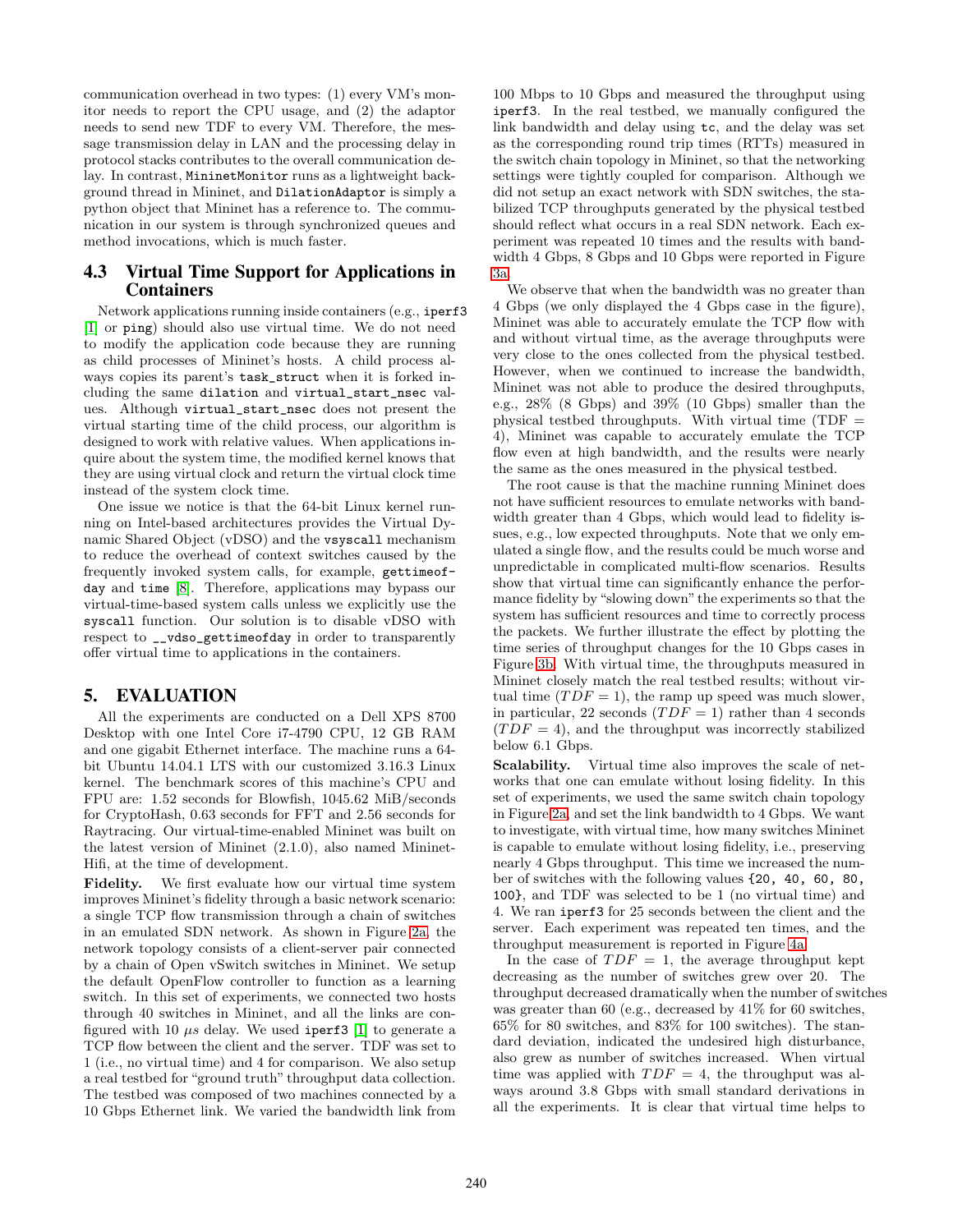<span id="page-6-0"></span>

(a) Switch Chain Topology for Fidelity and Scalability Evaluation (b) Network Topology for Adaptive Virtual Time Evaluation

Figure 2: Network Topologies

scale up the emulation. In this case, Mininet can emulate 100 switches with 4 Gbps links and still generate the accurate throughputs, rather than being saturated at 20 switches without virtual time.

We also recorded the running time in Figure [4b.](#page-7-3) Longer execution time is the tradeoff for the fidelity and scalability improvement. When  $TDF = 4$ , the execution time was about 4 times longer than the time required in the case of  $TDF = 1$  in all the experiments. In fact, we have conducted extensive experiments with different TDF values on multiple network scenarios. The general observation is that a larger TDF allows an emulator to conduct accurate experiments with larger scale on the same physical machine, but typically requires longer execution time, approximately proportional to the TDF. This leads to the question on how to balance the speed and fidelity, and our approach is to explore the adaptive time dilation scheduling, whose evaluation is presented in the next section.

Adaptive TDF Scheduling. We design a set of emulation experiments consisting of multiple TCP flows to evaluate the adaptive TDF scheduling algorithm. The network topology has a simple linear structure as shown in Figure [2b](#page-6-1) and consists of 100 hosts and 99 switches. All the links are of 100 Mbps bandwidth and 1 ms delay. We selected 5 non-overlap client-server pairs: (h1, h20), (h21, h40), h(41, h60), h(61, h80), (h81, h100). The entire experiment was divided into three phases: (1) initially, transmit flow (h1,h20), (2) after 50 seconds, transmit all five flows, and (3) after 150 seconds, stop all the transmissions except for flow (h1,h20). The goal is to evaluate how our adaptive time dilation scheduler behaves under dynamic emulation workloads with the peak load exceeding Mininet's capability.

We ran the experiments in three cases. In case 1, TDF was set to 1 (i.e., no virtual time) and the adaptive virtual time scheduling was disabled. All flows' TCP throughputs measured by iperf3 over time are plotted in Figure [5a.](#page-7-4) In case 2, we enabled the adaptive time dilation management system with TDF initially set to 1, and conducted the same emulation experiments. Figure [5b](#page-7-5) plots the throughputs of all five flows. In case 3, we used a fixed TDF  $(TDF = 11)$ and disabled the adaptive virtual time scheduling. Results are shown in Figure [5c.](#page-7-6) We set  $TDF = 11$  because 11 was the largest value observed in the TDF changing history in case 2. In addition, the entire trace of the dynamic TDF in case 2 is plotted in Figure [5d.](#page-7-7) We repeated each experiment for 5 times and observed very similar behaviors. All the time series reported in Figure [5](#page-7-8) were based on the data collected from one run.

In phase 1, Mininet had sufficient system resources to emulate a single TCP flow (h1, h21). Therefore, we observe <span id="page-6-1"></span>the close-to-line-rate throughput, i.e., 100 Mbps, in all three cases. In phase 2, there were five concurrent flows in the network and each case demonstrated different behaviors. Note that those flows were non-overlap flows because they did not share any links or switches. Therefore, all five flows should achieve close-to-line-rate throughputs, i.e., 100 Mbps, in physical world applications. In case 1, the throughputs of all five flows were very unstable as shown in Figure [5a,](#page-7-4) which reflected the heavy resource contention in Mininet. In contrast, in case 3, all five flows have stable, close-to-100-Mbps throughputs because of the virtual time. In case 2, we observed disturbances in throughput at the beginning of phase 2, but the five flows quickly converged to the stable closeto-line-rate throughput because the adaptive TDF scheduler managed to compute the optimal TDF value. The details of TDF adjustment are depicted in Figure [5d.](#page-7-7) In phase 3, the emulation returned back to a single flow (h1, h21), and the measured throughputs were accurate in all three cases. As indicated by Figure [5d,](#page-7-7) our scheduler decreased the TDF value accordingly in case 2 to save emulation time in phase 3 while still preserving the fidelity.

Table [1](#page-9-0) summarizes the execution time, the average TDF, and the rate of execution time in wall clock to the emulation time (200 seconds) of all three cases. We can see that case 3  $(TDF = 11)$  is around 10 times slower than case 1  $(TDF = 11)$ 1) in order to guarantee fidelity. Our adaptive time dilation scheduler managed to reduce 46% of the running time as compared to case 3 with little fidelity loss.

System Overhead. Our virtual time system introduces overhead with the following two reasons: (1) the computation cost in Algorithm [1](#page-4-0) and (2) the pauses of emulation when changing containers' TDFs. We measured both types of overhead and report the results in Table [2.](#page-9-1)

First, we invoked both non-dilated and dilated gettimeofday 10,000,000 times from a user space application. The average overhead for one dilated gettimeofday is 0.013 microseconds. We then used strace to count the number of invocations for gettimeofday in a 60-second iperf3 run on both the server and the client. The total overhead is 18,145 microseconds after tracing 1,397,829 calls, which is about 0.03% of the 60-second experiment. Actually, iperf3 intensively invokes gettimeofday, because its timer is designed to exhaustively inquiry the OS time. The overhead amount will be even less for many other network applications. We also repeatedly changed a process's TDF 10,000,000 times using another test program. The average pause time was 0.063 microseconds, which is reasonably small. Since the number of TDF changes issued by the current adaptive TDF scheduling algorithm is a few orders of magnitude less than the number of calls to gettimeofday (e.g., only 14 TDF transitions occurred per host over the period of 1,332 seconds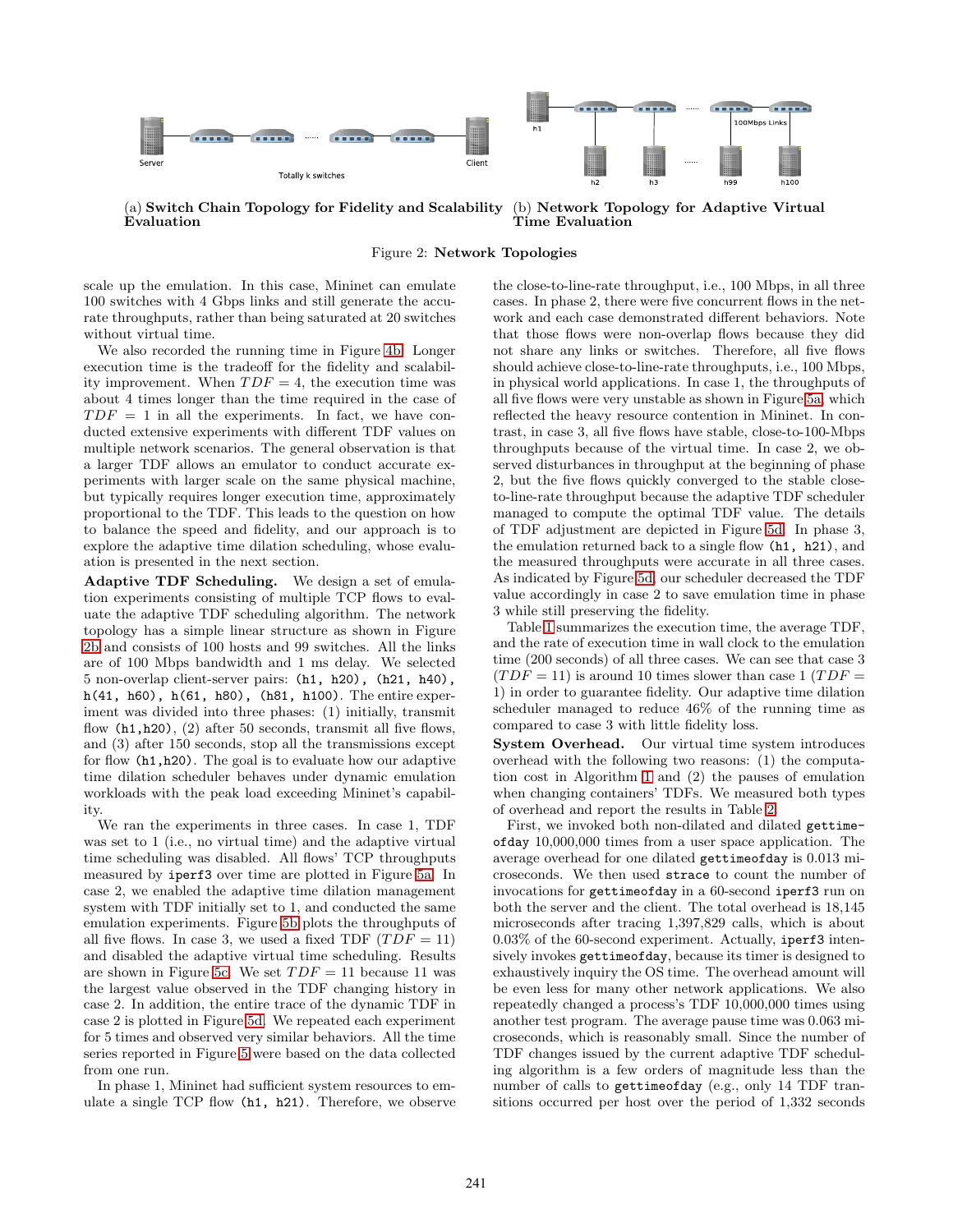<span id="page-7-0"></span>

<span id="page-7-2"></span>

(a) TCP Throughput (b) Emulation Running Time

<span id="page-7-5"></span><span id="page-7-3"></span><span id="page-7-1"></span>

<span id="page-7-8"></span><span id="page-7-6"></span><span id="page-7-4"></span>



<span id="page-7-7"></span>Figure 5: Experimental Results: Adaptive Virtual Time Scheduling Evaluation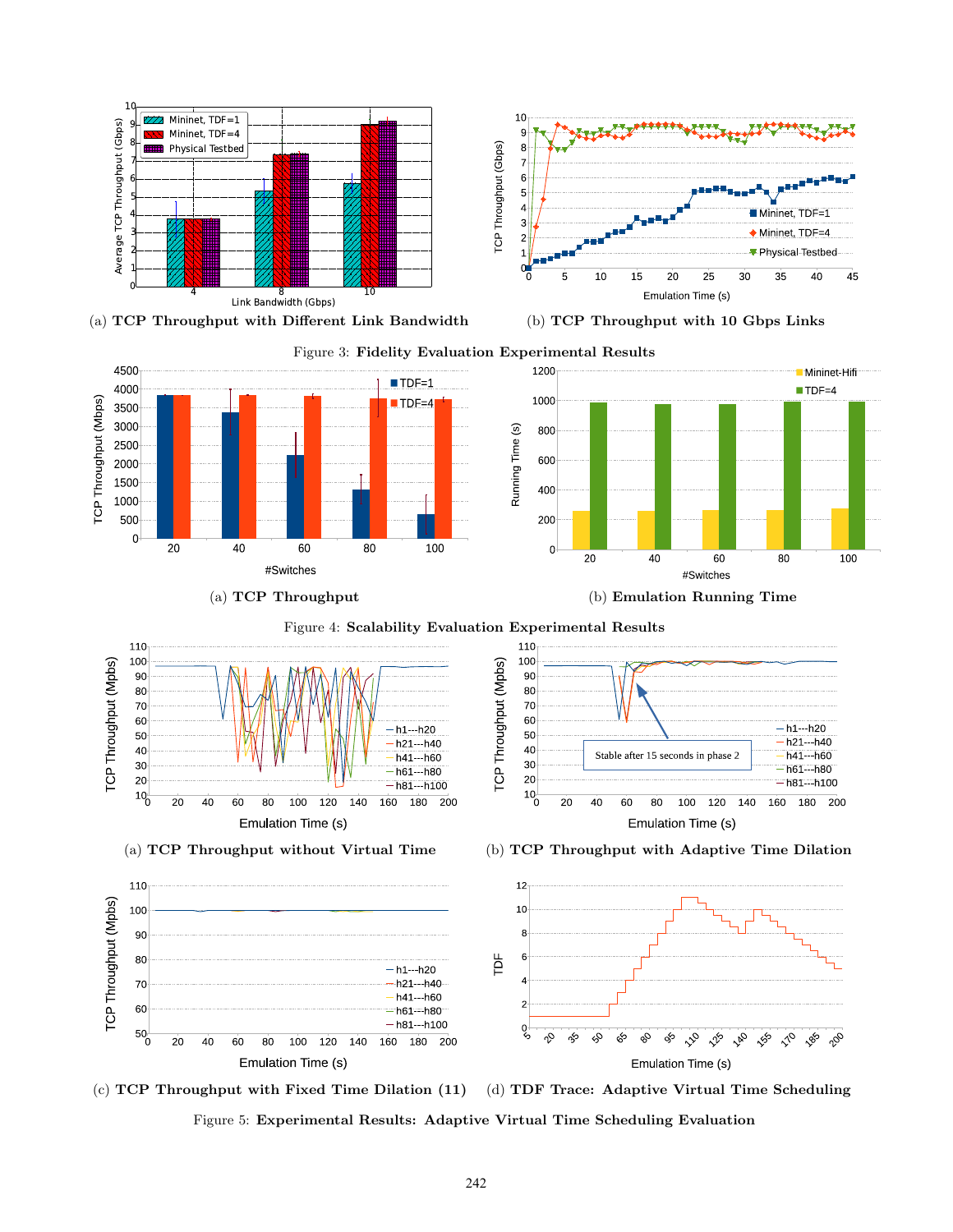in the earlier adaptive TDF experiment), that overhead is negligible.

# <span id="page-8-0"></span>6. CASE STUDY: EVALUATION OF ECMP IN DATA CENTER NETWORKS

Network emulation testbeds are widely used to test and evaluate designs of network applications and protocols with the goal of discovering design limitations and implementation faults before the real system deployment. In this section, we present a case study to demonstrate how our virtualtime-enabled Mininet has been utilized to reproduce and validate the limitations of the equal-cost multi-path (ECMP) routing strategy in a data center network.

Many modern data center networks employ multi-rooted hierarchical tree topologies, and therefore ECMP-based protocols [\[6\]](#page-10-23) are commonly used in data center networks for load-balancing traffic over multiple paths. When an ECMPenabled switch has multiple next-hops on the best paths to a single destination, it selects the forwarding path by performing a modulo-N hash over the selected fields of a packet's header to ensure per-flow consistency. The key limitation of ECMP is that the communication bottleneck would occur when several large and long-lived flows collide on their hash and being forwarded to the same output port [\[16\]](#page-10-24). We borrowed the experiment scenario on a physical testbed described in [\[16\]](#page-10-24), and created a set of emulation experiments in Mininet to demonstrate the limitation of ECMP. We built a fat-tree topology in Mininet as shown in Figure [6,](#page-9-2) and generated stride-style traffic patterns. Note that  $\text{stride}(i)$ means that a host with index  $x$  sends to the host with index  $(x+i)$  mod n, where n is the number of hosts [\[16\]](#page-10-24). The hash-based ECMP mechanism is provided by the RipL-POX SDN controller [\[12\]](#page-10-25). The Mininet code was developed with reference to [\[11\]](#page-10-26). In all the following experiments, we set up 8 sender-receiver pairs transmitting stride-pattern traffic flows using step 1 and 4.

We first set all the link bandwidth (switch-to-switch and switch-to-host) to 100 Mbps, and conducted each experiment over three independent runs. The average throughput of 8 TCP flows was plotted in Figure [7a,](#page-9-3) and each individual flow's throughput (24 in total) was plotted in Figure [7b.](#page-9-4) The limitation of ECMP presented in [\[16\]](#page-10-24) was clearly observed. When many conflicting flows occurred with stride-4 flow patterns, the average throughput in the fat-tree network dramatically fell below 30 Mbps with up to 75% throughput drop. As shown in Figure [7b,](#page-9-4) every flow's throughput was largely affected by the hash collision limitation of ECMP in the stride-4 scenario.

However, the link bandwidth configuration in the previous experiments are not realistic. As early as in 2009, links connecting edge hosts to top of rack switches (ToR), ToR to edge of rank switches (EoR), and EoR to Core switches in a data center had been already above gigabit, in particular, 10 Gbps switch-to-switch links and 1 Gbps host-to-switch links [\[38\]](#page-11-13). Can Mininet still show us the limitation of ECMP with such high link bandwidth? If not, can virtual time help to overcome the issue? Using the same configurations except that links were set to 10 Gbps, we re-ran the experiments in Mininet without virtual time  $(TDF = 1)$  and with virtual time  $(TDF = 4)$ . We plotted the average flow throughput in Figure [8a](#page-9-5) and individual flow throughput in Figure [8b.](#page-9-6)

In the case of stride-1, there were very few collisions among flows. Hence, the network performance ought to be close to the ideal throughput, i.e., 160 Gbps bisection bandwidth and 10 Gbps average bandwidth between each pair. In the experiments that  $TDF = 4$ , the average throughput is above 9.0 Gbps, which is close to the theoretical value, and also match well with the results obtained from the physical testbed built upon 37 machines [\[16\]](#page-10-24). In the experiments that  $TDF = 1$ , however, the throughput barely reaches 3.8 Gbps because of the limited system resources that Mininet can utilize. In addition, as shown in Figure [8b,](#page-9-6) we observe that the variation of throughput is large among flows when  $TDF = 1$ . This is incorrect because no flow shares the same link in the case of stride-1. In contrast, when  $TDF = 4$ , the throughput of all 8 flows are close with little variation, which implies the desired networking behaviors.

In the case of stride-4, flows may collide both on the upstream and the downstream paths, thus using ECMP could undergo a significant throughput drop, e.g., up to 61% as experimentally evaluated in [\[16\]](#page-10-24). The virtual-time-enabled Mininet  $(TDF = 4)$  has successfully captured such throughput drop phenomenon. We can see that average throughput dropped about 80% when RipL-Pox controller used ECMP to handle multi-path flows. Large deviation (more than 55% of average throughput value) also indicates that the flows were not properly scheduled with ECMP. When  $TDF = 1$ (no virtual time), Mininet also reported plummeted TCP throughput in the case of stride-4. However, we cannot use the result to experimentally demonstrate the limitation of ECMP. It is hard to distinguish whether the throughput drop was caused by insufficient resources to handle 10 Gbps or the limitation of ECMP, given the fact that the throughput was already too low in the collision-free case. Without a correct baseline (benchmark for the collision-free scenario), it is difficult to perform further analysis and qualify the limitation.

# <span id="page-8-1"></span>7. CONCLUSION AND FUTURE WORKS

In this paper, we present a Linux-container-based virtual time system and integrated it to a widely used SDN emulator, Mininet. The lightweight system uses a time-dilationbased design to offer virtual time to the containers, as well as the applications running inside the containers with no code modification. Experimental results show the promising fidelity and scalability improvement of Mininet with virtual time, particularly for high workload network scenarios. We have also used the platform to precisely evaluate the limitations of the ECMP routing in a realistic data center network with the results being validated by a physical testbed. Future works include the investigation of other effective control algorithms to further improve the adaptive TDF scheduler, and the integration to network simulators based on virtual time for large-scale network analysis.

### 8. ACKNOWLEDGMENTS

This material is based upon work supported by the Maryland Procurement Office under Contract No. H98230-14-C-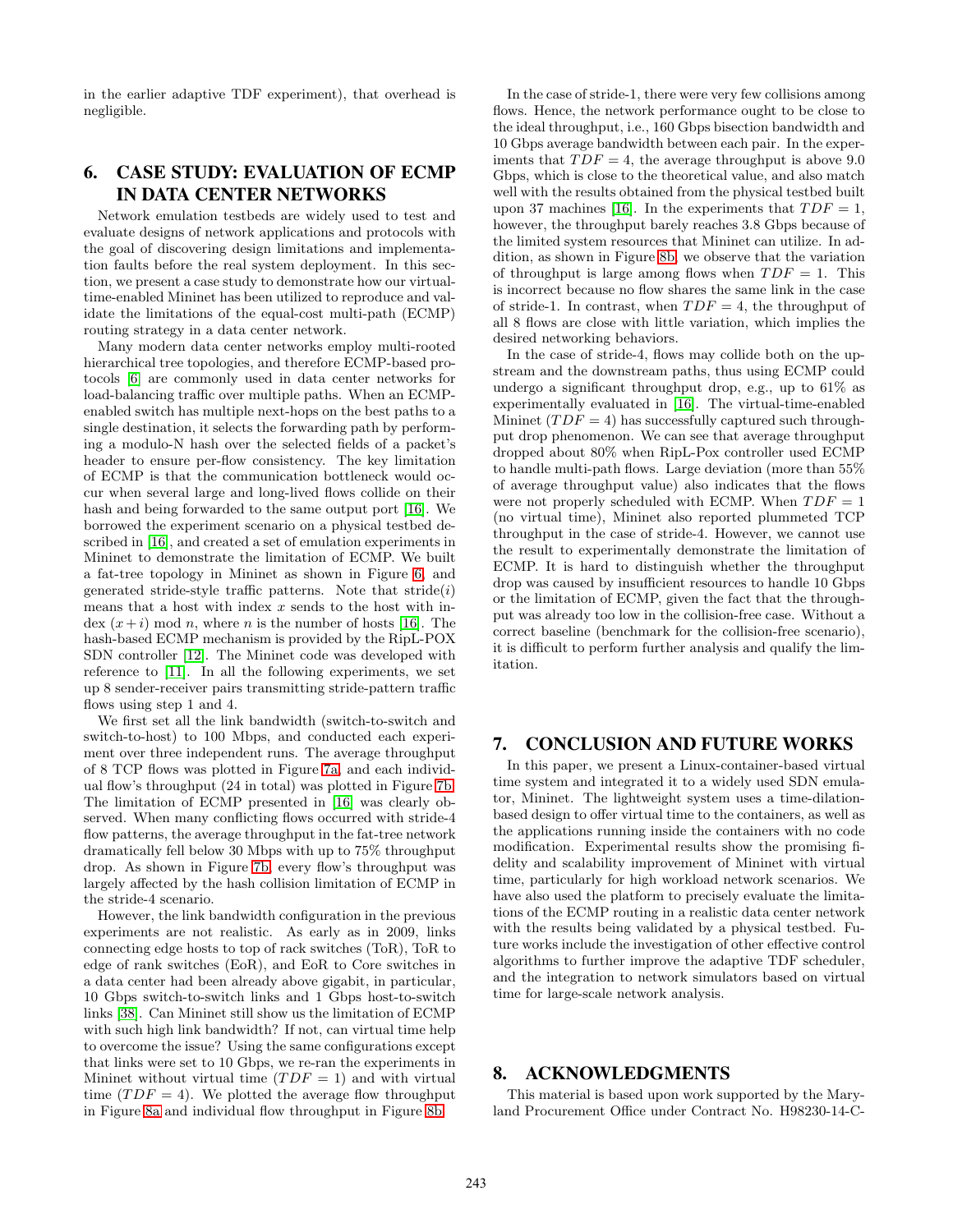<span id="page-9-2"></span>

Figure 6: A Data Center Network with a Degree-4 Fat Tree Topology

<span id="page-9-3"></span>

<span id="page-9-4"></span>(a) Average TCP Flow Throughput (b) Throughput of Individual TCP Flow

Figure 7: Mininet Emulation Results: ECMP Limitation in a Fat-tree-based Data Center Network with 100 Mbps Link Bandwidth

<span id="page-9-5"></span>

<span id="page-9-0"></span>Figure 8: Mininet Emulation Results with Virtual Time: ECMP Limitation in a Fat-tree-based Data Center Network with 10 Gbps Link Bandwidth

<span id="page-9-6"></span>Table 1: Comparison of Emulation Execution Time

|                  | No Virtual Time | Adaptive Virtual Time   Fixed Virtual Time |          |
|------------------|-----------------|--------------------------------------------|----------|
| Running Time (s) | 240.730         | 1332.242                                   | 2434.910 |
| Average TDF      | 1.000           | 5.900                                      | 11.000   |
| Slow Down Ratio  | .000.           | 5.534                                      | 10.115   |

Table 2: Lightweight Virtual Time System: Overhead of System Calls

<span id="page-9-1"></span>

|                       | . No Virtual Time |                            | Virtual Time   Avg Overhead Per System Call |
|-----------------------|-------------------|----------------------------|---------------------------------------------|
| gettimeofday          | $0.0532 \ \mu s$  | $0.0661 \,\mu s$           | $0.0129 \ \mu s$                            |
| settimedilationfactor |                   | $0.0628 \; \mu \mathrm{s}$ | $0.0628 \ \mu s$                            |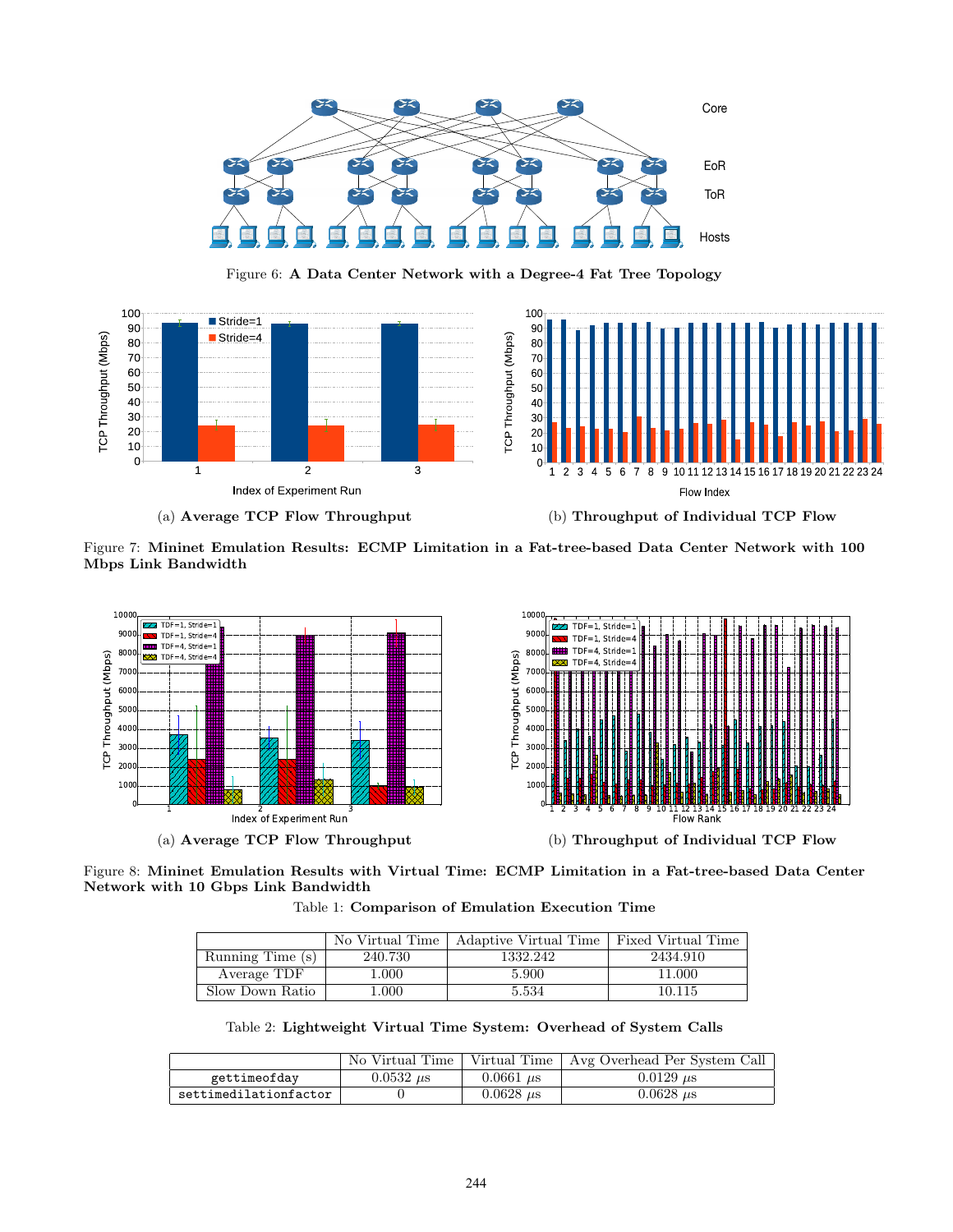$0141<sup>1</sup>$  $0141<sup>1</sup>$  $0141<sup>1</sup>$ . The authors are grateful to Jeremy Lamps for sharing the code base of TimeKeeper.

### <span id="page-10-21"></span>9. REFERENCES

- [1] iperf3. <http://software.es.net/iperf>. [Last accessed December 2014].
- <span id="page-10-8"></span>[2] Jails under FreeBSD 6. <http://www.freebsddiary.org/jail-6.php>. [Last accessed December 2014].
- <span id="page-10-15"></span>[3] Link modeling using ns 3. <https://github.com/mininet/mininet/wiki>. [Last accessed April 2015].
- <span id="page-10-7"></span>[4] Linux containers. <https://linuxcontainers.org>. [Last accessed December 2014].
- <span id="page-10-17"></span>[5] Mininet: An instant virtual network on your laptop (or other PC). <http://mininet.org/>. [Last accessed Noverber, 2014].
- <span id="page-10-23"></span>[6] Multipath issues in unicast and multicast next-hop selection. <https://tools.ietf.org/html/rfc2991>. [Last accessed March 2015].
- <span id="page-10-20"></span>[7] Namespaces in operation, part 1: namespaces overview. <http://lwn.net/Articles/531114>. [Last accessed December 2014].
- <span id="page-10-22"></span>[8] On vsyscalls and the vDSO. <http://lwn.net/Articles/446528/>. [Last accessed March 2015].
- <span id="page-10-18"></span>[9] Open vSwitch. <http://openvswitch.org>. [Last accessed Noverber 2014].
- <span id="page-10-6"></span>[10] OpenVZ linux container. [http://openvz.org/Main\\_Page](http://openvz.org/Main_Page). [Last accessed October 2014].
- <span id="page-10-26"></span>[11] Reproducing network research. <https://reproducingnetworkresearch.wordpress.com>. [Last accessed March 2015].
- <span id="page-10-25"></span>[12] RipL-POX (Ripcord-Lite for POX): a simple network controller for OpenFlow-based data centers. <https://github.com/brandonheller/riplpox>. [Last accessed March 2015].
- <span id="page-10-16"></span>[13] S3F/S3FNet: Simpler scalable simulation framework. University of Illinois at Urbana-Champaign. <https://s3f.iti.illinois.edu/>. [Last accessed Noverber 2014].
- <span id="page-10-3"></span>[14] The Xen project. <http://www.xenproject.org>. [Last accessed Noverber 2014].
- <span id="page-10-5"></span>[15] J. Ahrenholz, C. Danilov, T. Henderson, and J. Kim. Core: A real-time network emulator. In Proceedings of the 2008 IEEE Military Communications Conference, pages 1–7, Washington, DC, USA, Nov 2008. IEEE Computer Society.
- <span id="page-10-24"></span>[16] M. Al-Fares, S. Radhakrishnan, B. Raghavan, N. Huang, and A. Vahdat. Hedera: Dynamic flow scheduling for data center networks. In Proceedings of the 7th USENIX Conference on Networked Systems Design and Implementation, pages 19–33, Berkeley, CA, USA, April 2010. USENIX Association.
- <span id="page-10-19"></span>[17] W. Almesberger. Linux traffic control: implementation overview. In Proceedings of 5th Annual Linux Expo, pages 153–164, April 1999.
- <span id="page-10-2"></span>[18] C. Bergstrom, S. Varadarajan, and G. Back. The distributed open network emulator: Using relativistic time for distributed scalable simulation. In Proceedings of the 20th Workshop on Principles of Advanced and Distributed Simulation, pages 19–28, Washington, DC, USA, May 2006. IEEE Computer Society.
- <span id="page-10-11"></span>[19] M. Erazo, Y. Li, and J. Liu. Sveet! a scalable virtualized evaluation environment for tcp. In Proceedings of the 2009 Testbeds and Research Infrastructures for the Development of Networks Communities and Workshops, pages 1–10, Washington, DC, USA, April 2009. IEEE Computer Society.
- <span id="page-10-9"></span>[20] N. Foster, R. Harrison, M. J. Freedman, C. Monsanto, J. Rexford, A. Story, and D. Walker. Frenetic: A network programming language. In Proceedings of the 16th ACM SIGPLAN International Conference on Functional Programming, pages 279–291, New York, NY, USA, September 2011. ACM.
- <span id="page-10-14"></span>[21] A. Grau, K. Herrmann, and K. Rothermel. Efficient and scalable network emulation using adaptive virtual time. In Proceedings of the 18th International Conference on Computer Communications and Networks, pages 1–6, Washington, DC, USA, August 2009. IEEE Computer Society.
- <span id="page-10-12"></span>[22] A. Grau, K. Herrmann, and K. Rothermel. Netbalance: Reducing the runtime of network emulation using live migration. In Proceedings of the 20th International Conference on Computer Communications and Networks, pages 1–6, Washington, DC, USA, July 2011. IEEE Computer Society.
- <span id="page-10-1"></span>[23] A. Grau, S. Maier, K. Herrmann, and K. Rothermel. Time jails: A hybrid approach to scalable network emulation. In Proceedings of the 22nd Workshop on Principles of Advanced and Distributed Simulation, pages 7–14, Washington, DC, USA, June 2008. IEEE Computer Society.
- <span id="page-10-0"></span>[24] D. Gupta, K. V. Vishwanath, M. McNett, A. Vahdat, K. Yocum, A. Snoeren, and G. M. Voelker. Diecast: Testing distributed systems with an accurate scale model. ACM Transactions on Computer Systems, 29(2):1–48, may 2011.
- <span id="page-10-10"></span>[25] D. Gupta, K. Yocum, M. McNett, A. C. Snoeren, A. Vahdat, and G. M. Voelker. To infinity and beyond: Time warped network emulation. In Proceedings of the 20th ACM Symposium on Operating Systems Principles, pages 1–2, New York, NY, USA, October 2005. ACM.
- <span id="page-10-4"></span>[26] N. Handigol, B. Heller, V. Jeyakumar, B. Lantz, and N. McKeown. Reproducible network experiments using container-based emulation. In Proceedings of the 8th International Conference on Emerging Networking Experiments and Technologies, pages 253–264, New York, NY, USA, December 2012. ACM.
- <span id="page-10-13"></span>[27] T. R. Henderson, M. Lacage, G. F. Riley, C. Dowell, and J. Kopena. Network simulations with the ns-3 simulator. SIGCOMM Demonstration, 15:17, August 2008.

<span id="page-10-27"></span><sup>1</sup>Disclaimer: Any opinions, findings and conclusions or recommendations expressed in this material are those of the author(s) and do not necessarily reflect the views of the Maryland Procurement Office.